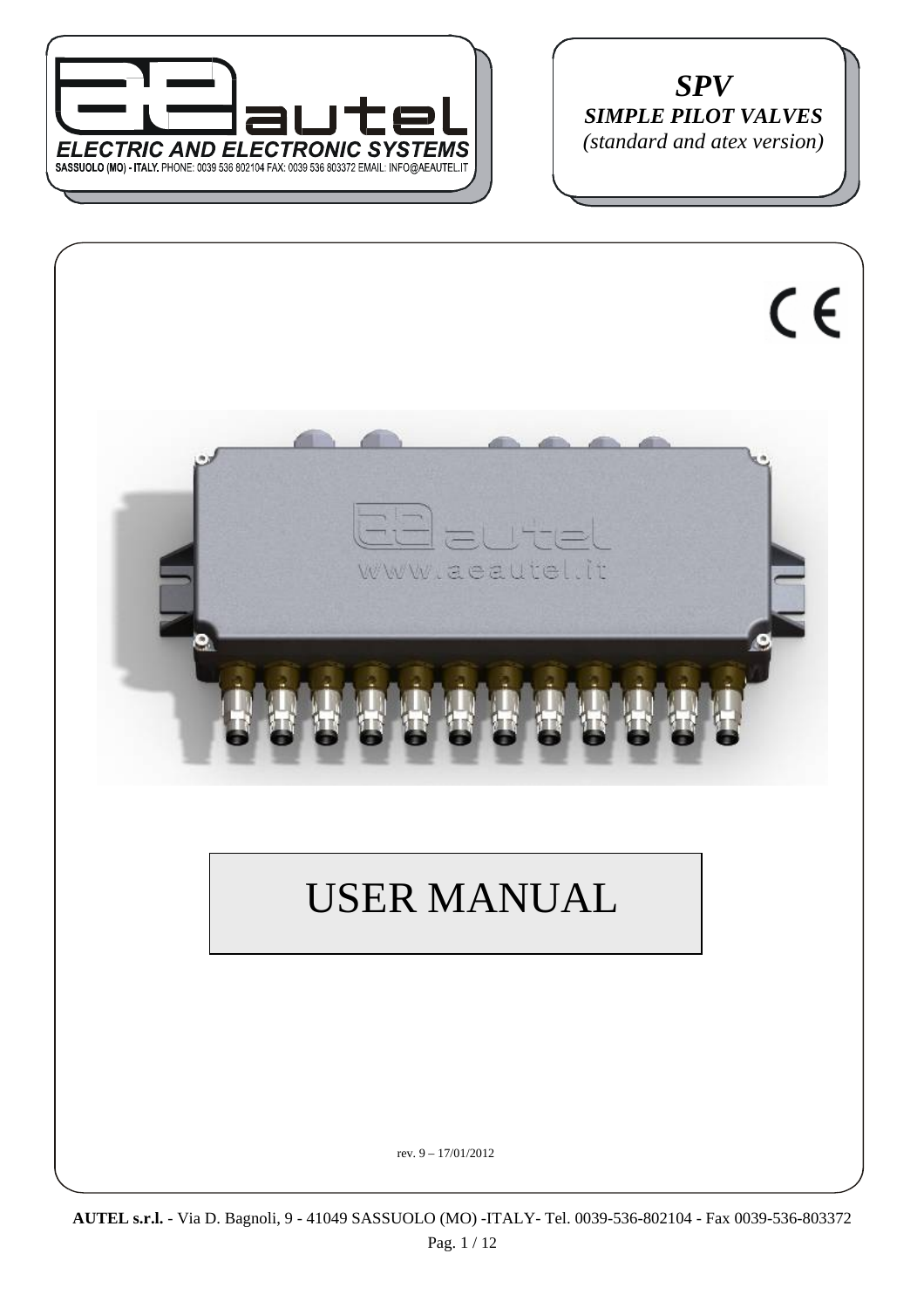## **INDEX**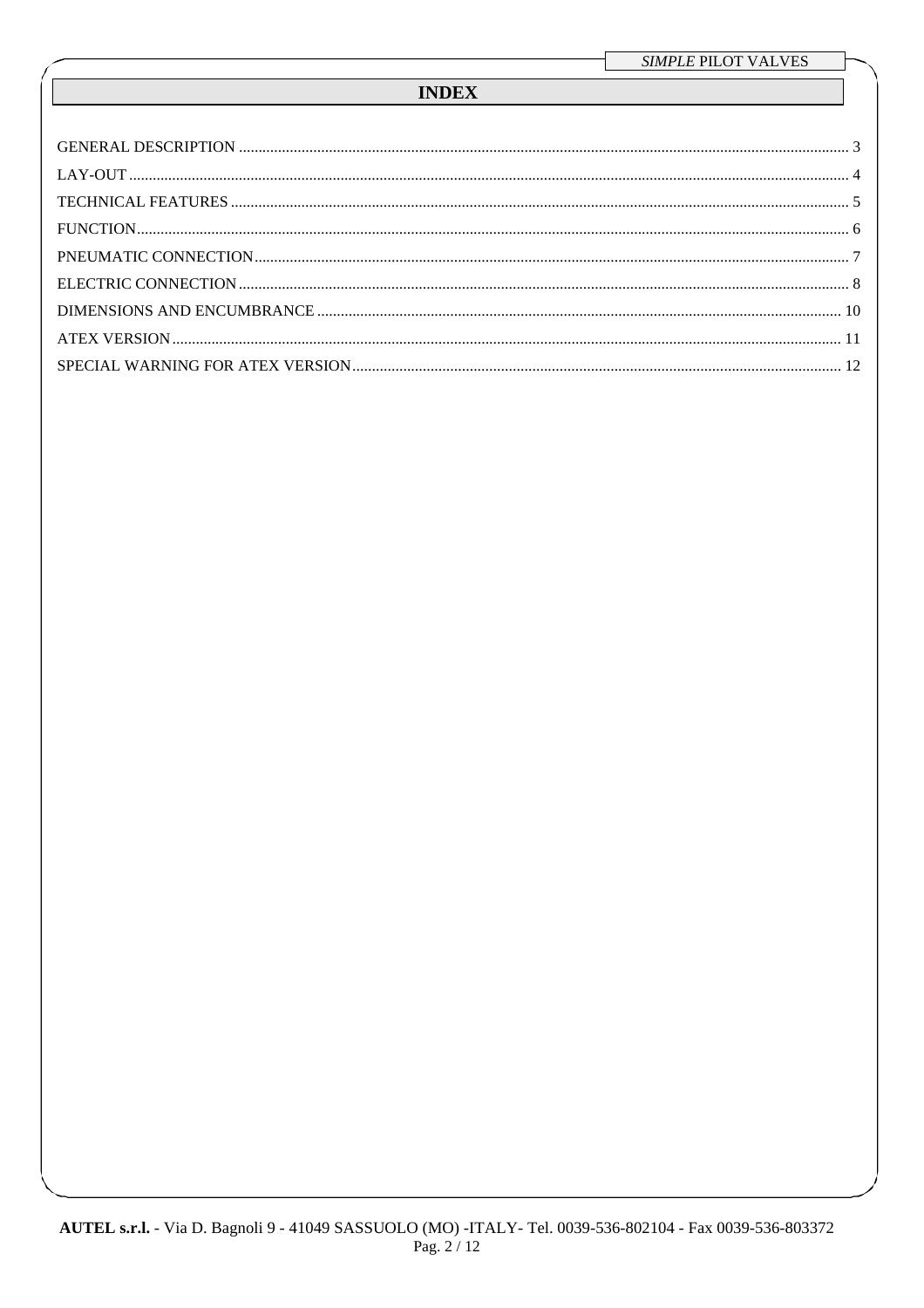## **GENERAL DESCRIPTION**

The SIMPLE PILOT VALVES is the new generation of pilots box painted aluminium usable for controlling pneumatic valves.

The box can be provided from a minimum of 4 to a maximum of 12 pilots.

As an option, it can be provided with an heating system controlled by an internal thermostat, working at temperatures down 5°C. With the heating system the controlled is allowed working up to -40°C.

It is usually combined with an economizer *Ecomatic*: electrical impulses coming from the instrument command in sequence coils placed in the box and activate the pneumatic pilot. Each pilot is connected via Rilsan tube to the upper chamber of the valve of the tank and at each pulse commands the pneumatic valve.

This box are provided of M20 cable gland for the input power supply and of two M16 cable glands for output command.

It is possible to demand a greater number of cable glands or special cable glands, according to customer specification.

The modularity and versatility combined ECOMATIC - SIMPLE PILOT VALVES is the perfect solution for any type of filtration plant.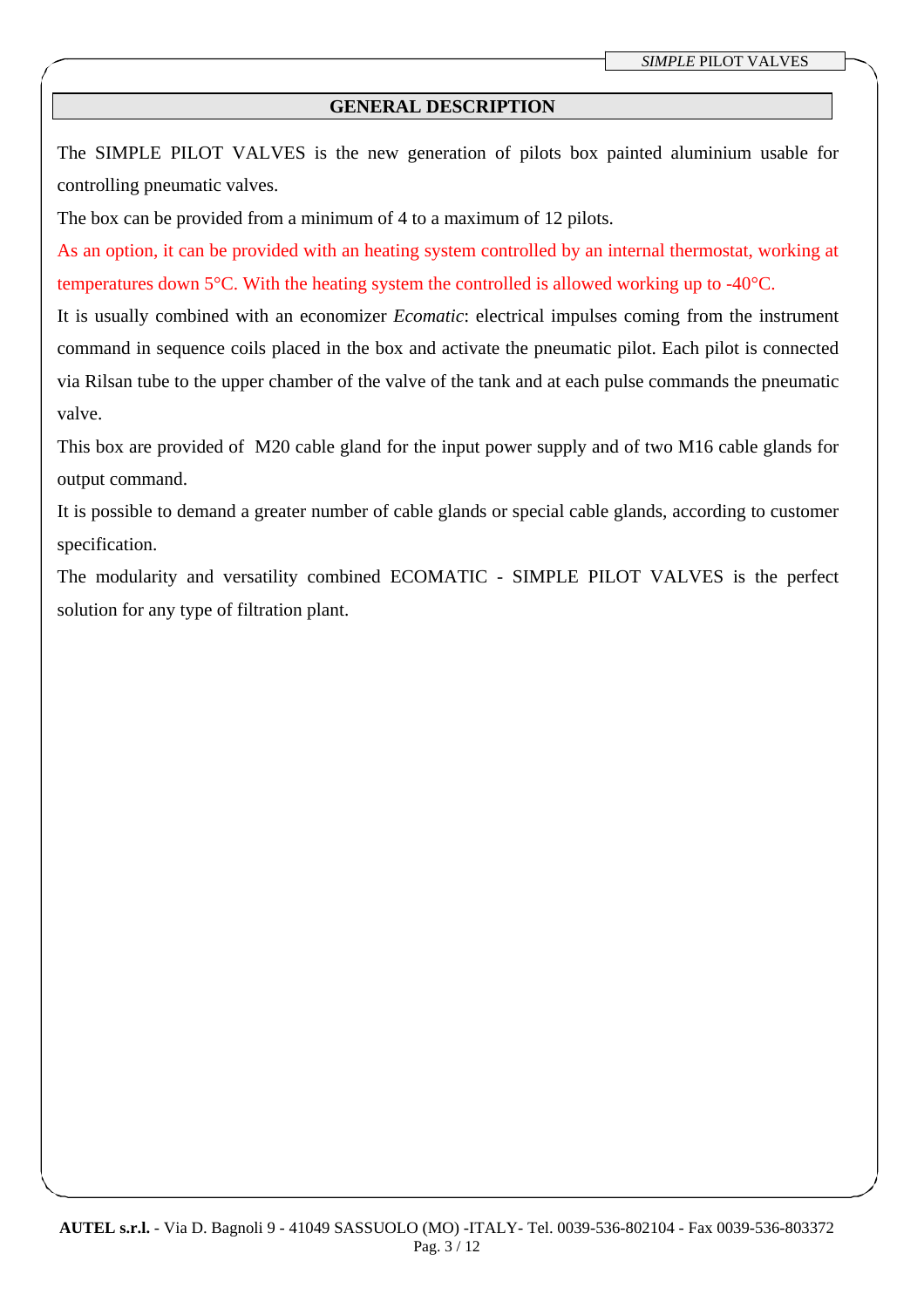*SIMPLE* PILOT VALVES

LN+

L N

## **LAY-OUT**



## **Legend:**

- 1 connection for Rilsan tube 6x8 straight ( 90° on demand)
- 
- 3 coils for pilots command 8 heart connection
- 
- 5 terminal board for heating power supply
- 6 terminal board for heating system
- 2 pilot for pneumatic valve 7 MD20 cable gland for heating system
	-
- 4 terminal board coil command 9 M16 cable gland for coil command
	- 10 thermostat controller for heater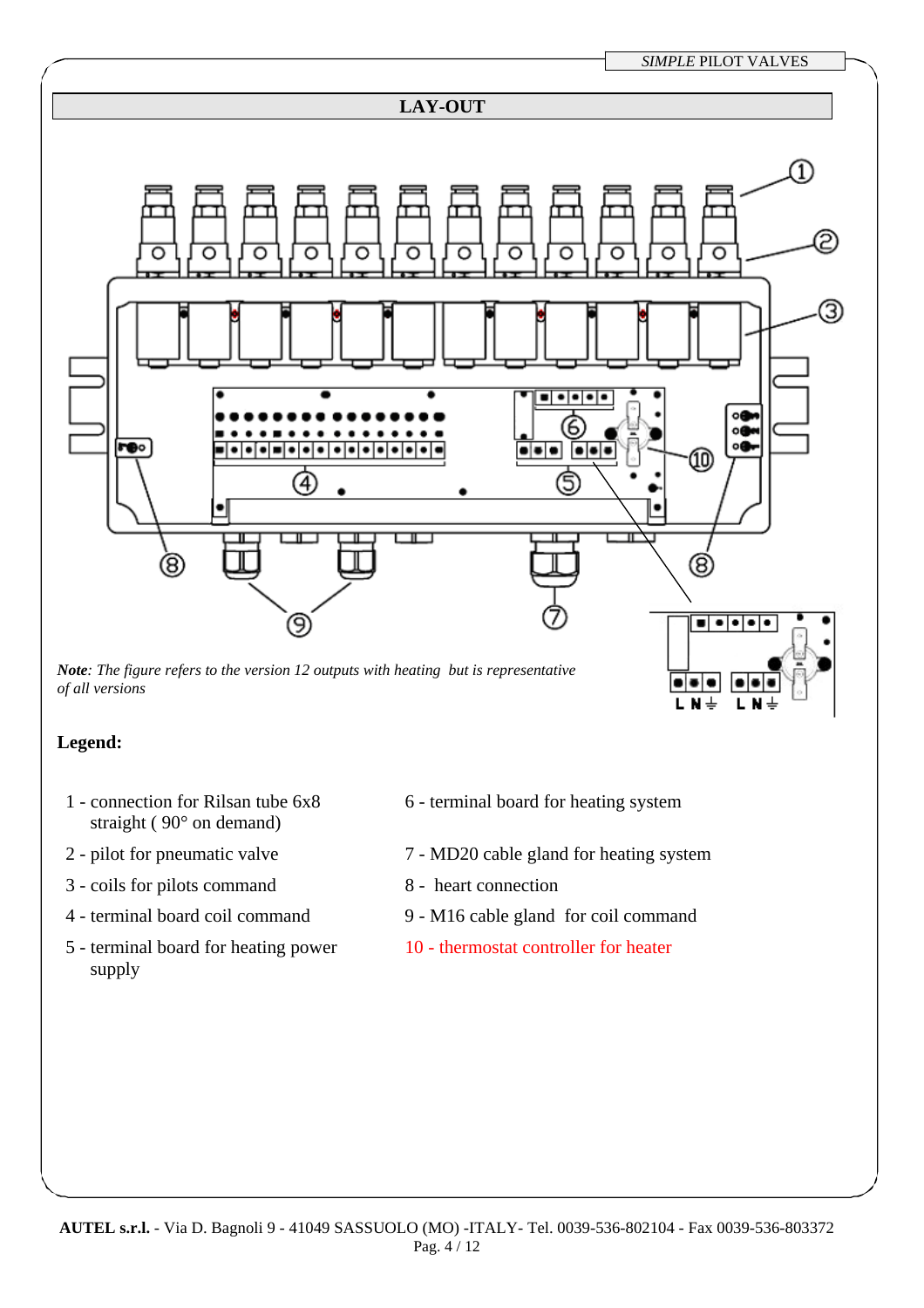**TECHNICAL FEATURES** 

| <b>Coil Voltage:</b>                     | 24Vdc<br>24Vac/50Hz<br>115Vac/50Hz<br>230Vac/50Hz                                                              |  |
|------------------------------------------|----------------------------------------------------------------------------------------------------------------|--|
| <b>Electric connections:</b>             | Through screw terminal blocks. Use cable section.1.5 mm <sup>2</sup> .<br>Max length of the connection: 100 mt |  |
| <b>Pneumatic connections:</b>            | Rilsan 6x8 tube. Max length of the connection: 5mt;                                                            |  |
| <b>Fluid:</b><br>Pressure:               | Air dried, filtered and oilless<br>min/max: $1,5 \div 8$ bar                                                   |  |
| <b>Working temperature:</b>              | $-10/80$ °C                                                                                                    |  |
| <b>Protection:</b>                       | IP 66, EN60529                                                                                                 |  |
| <b>Box material:</b>                     | Cast aluminium, painted RAL 7001                                                                               |  |
| <b>Dimensions and weights</b>            | 387 x 134 x 72 mm $-$ 4,0 kg                                                                                   |  |
| FOR VERSIONS WITH HEATERS ONLY           |                                                                                                                |  |
| <b>Thermostat / Heater power supply:</b> | 230Vac/50Hz or 115Vac/50Hz (on demand);                                                                        |  |
| <b>Heater protection fuses:</b>          | 16A Ultrafast                                                                                                  |  |
| <b>Working temperature</b>               | -40/+80 $\degree$ C                                                                                            |  |
| <b>Dimension and weights:</b>            | 387 x 134 x 72mm - 5,1Kg                                                                                       |  |
| Ignition temperature thermostat: <5°C    |                                                                                                                |  |
|                                          |                                                                                                                |  |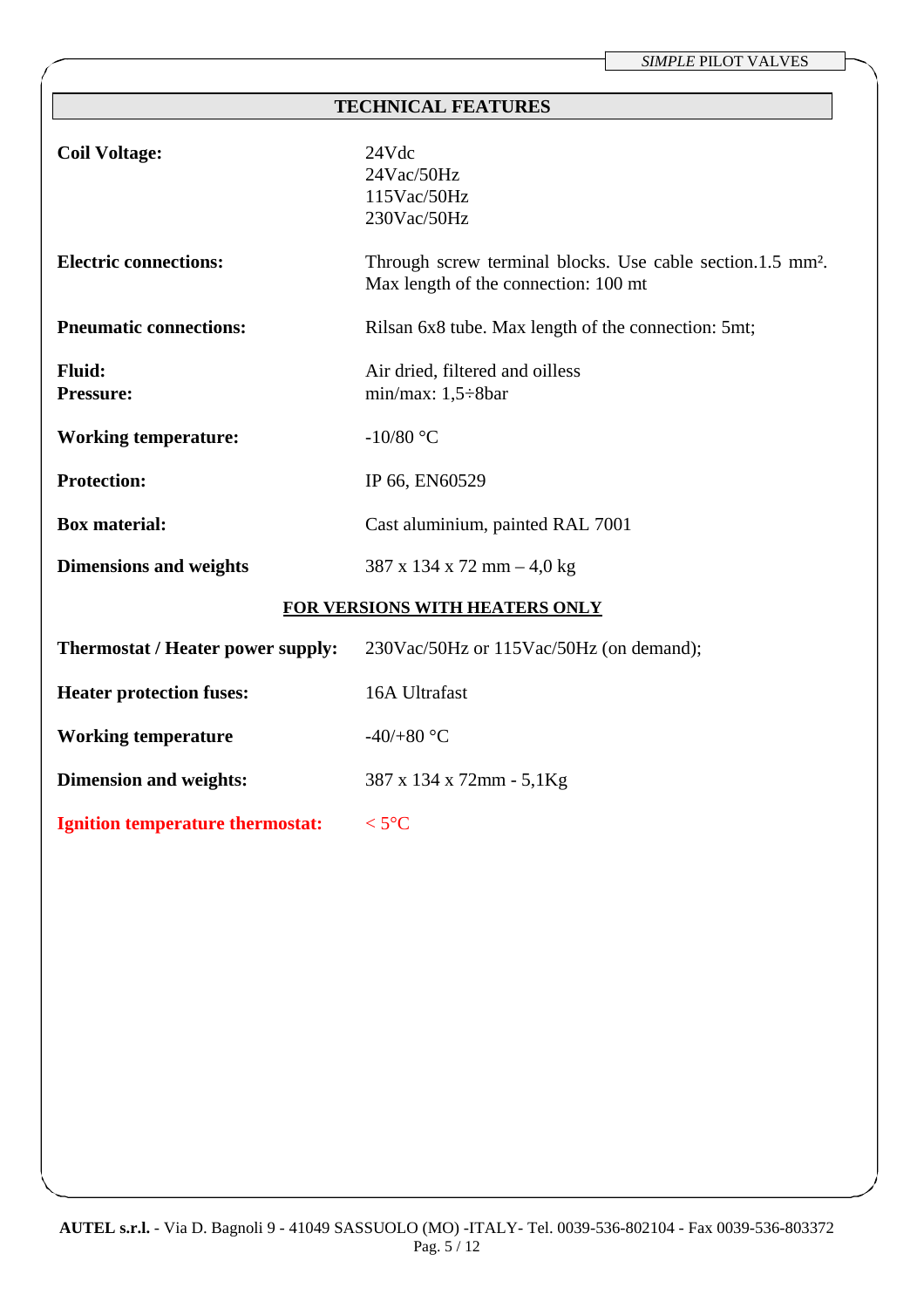## **FUNCTION**

Make electrical connections according to the connection scheme shown in the paragraph on following pages.

Connect the pilot outputs to the pneumatic valves to control using Rilsan Tube 6x8, turn on the instrument and verify that the coils activate themselves according to sequence desired.

After checking all the electrical wiring and made the pneumatic connections, the system is ready for use: you can give pressure to the pneumatic valve you want to use.



**PRESSURE WARNING**  Each transaction on the SPV should be done only AFTER **removing the pressure** to the tank



The outputs of the SPV will drive the pneumatic valves according to the working time and pause time set on the Ecomatic. The discharge of air is done through a hole on the pilot.



## **CAUTION**

Set **working times and pause** according to the characteristics of the cleaning plant (filter).





## **HEAT WARNING**

The heating (optional) can have a high temperature, ensure that it has been cooled before any intervention

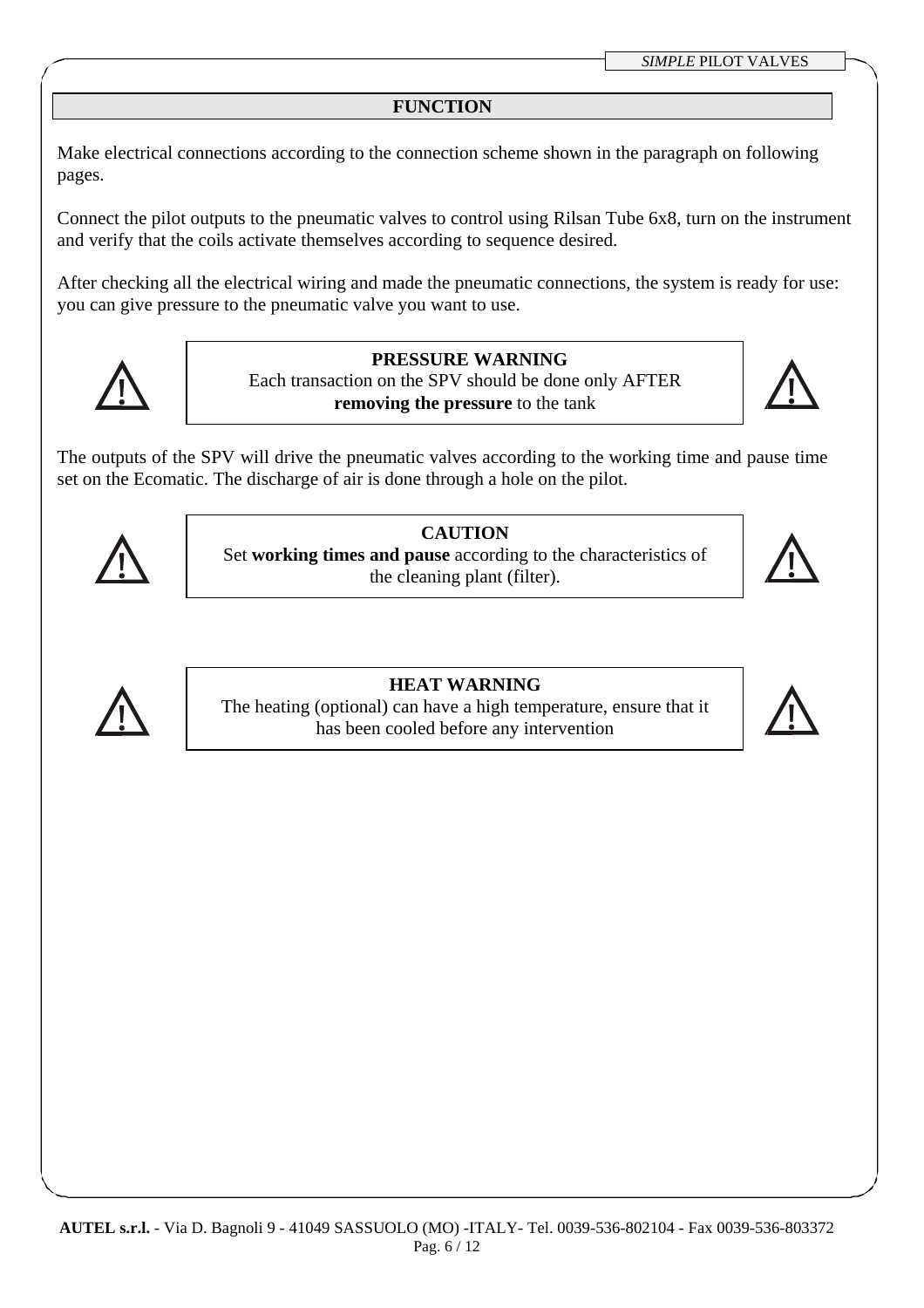## **PNEUMATIC CONNECTION**

Connect the output of pilots to the pneumatic valves as shown in the following figure:



**Note:** Be careful not to crush or strangle the Rilsan tube during the installation of the header tank on the filtration plant.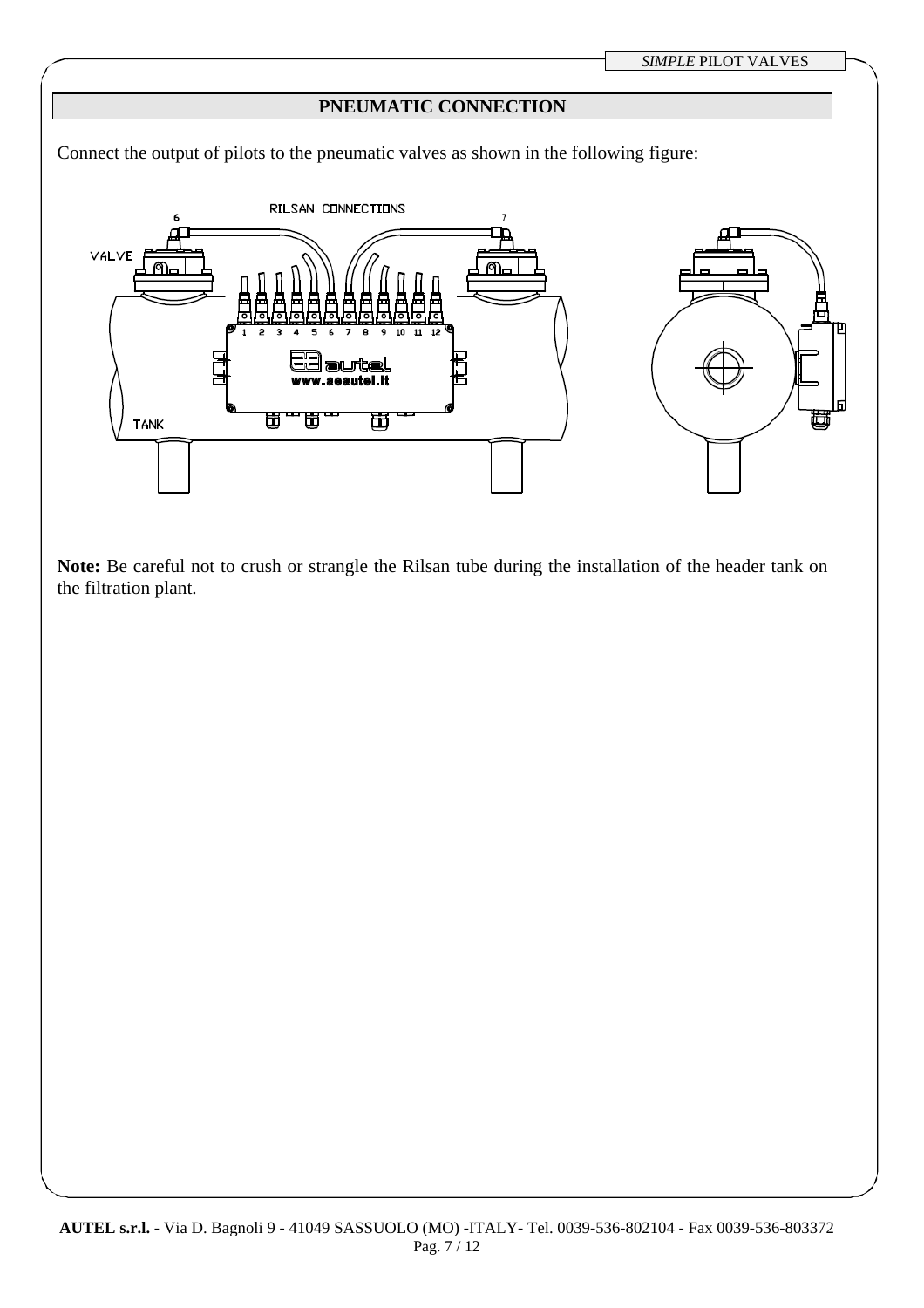

**AUTEL s.r.l.** - Via D. Bagnoli 9 - 41049 SASSUOLO (MO) -ITALY- Tel. 0039-536-802104 - Fax 0039-536-803372 Pag. 8 / 12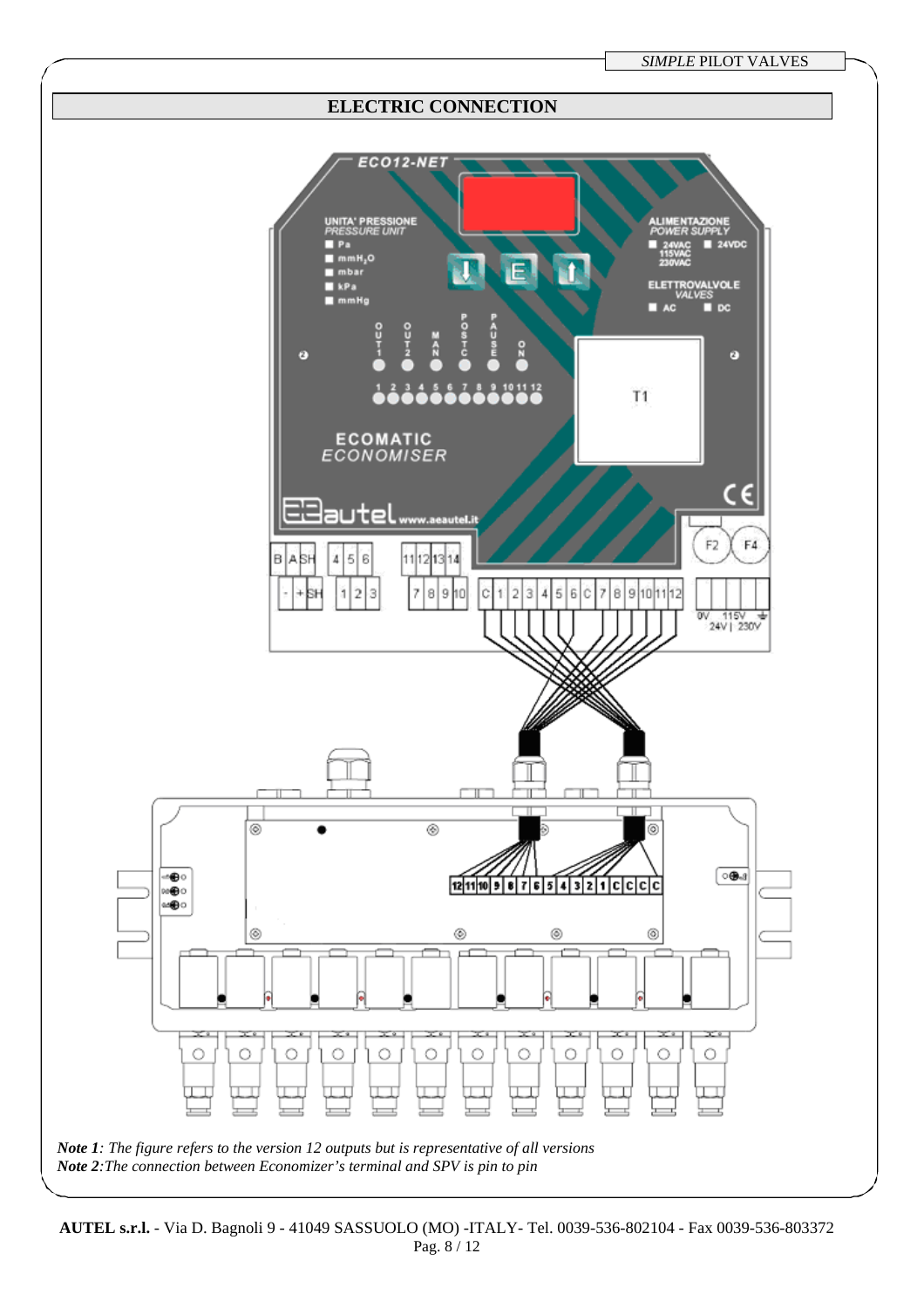#### **Connection terminal board**

| Nr             | <b>Description</b> |
|----------------|--------------------|
| C              | Common terminal    |
|                | Electropilot1      |
| $\overline{2}$ | Electropilot 2     |
| 3              | Electropilot 3     |
| 4              | Electropilot 4     |
| 5              | Electropilot 5     |
| 6              | Electropilot 6     |
| 7              | Electropilot 7     |
| 8              | Electropilot 8     |
| 9              | Electropilot 9     |
| 10             | Electropilot 10    |
| 11             | Electropilot 11    |
| 12             | Electropilot 12    |



## **VOLTAGE WARNING**

Before connecting or changing the wiring make sure that **tension had been removed** to the ECOMATIC

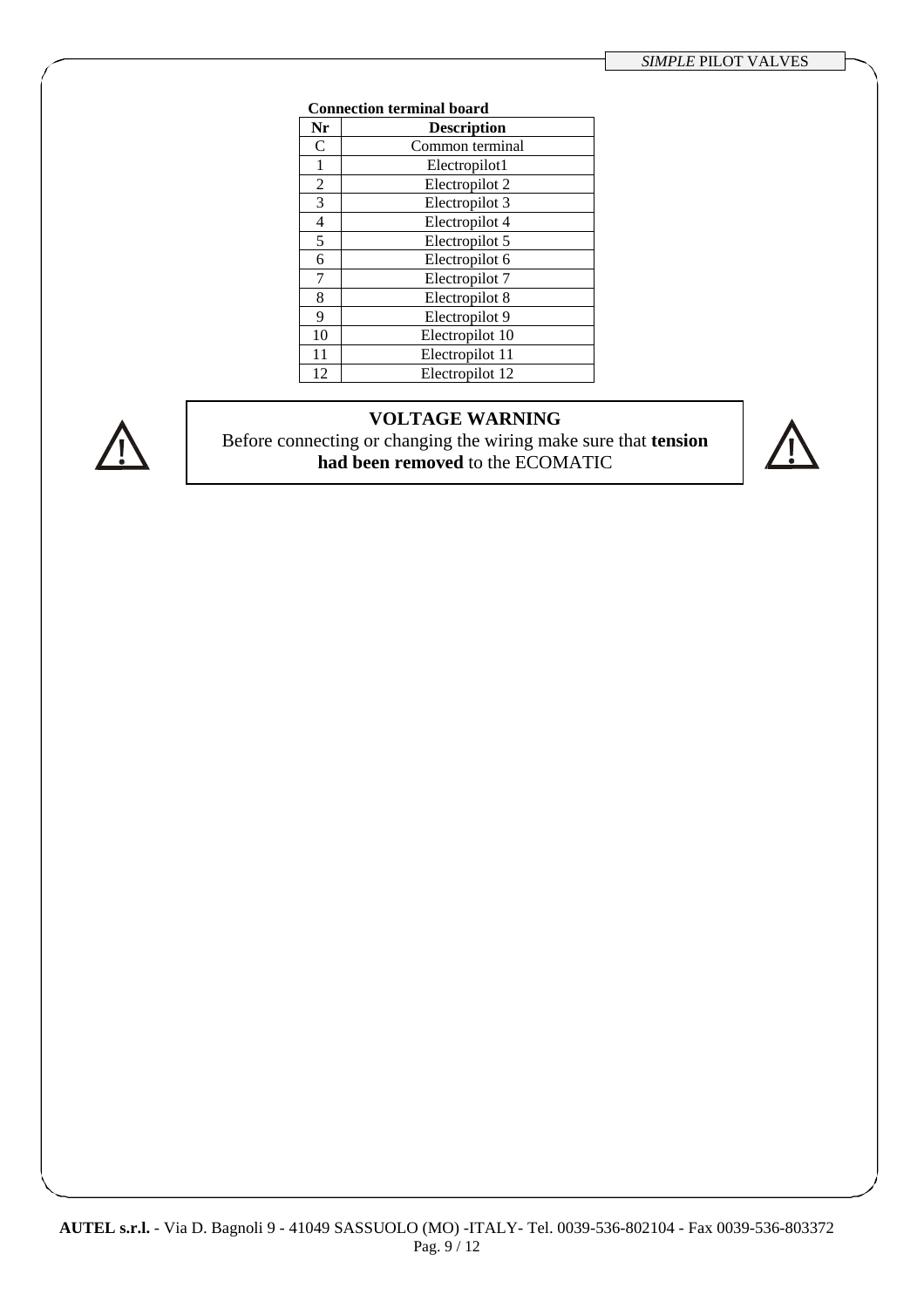

**AUTEL s.r.l.** - Via D. Bagnoli 9 - 41049 SASSUOLO (MO) -ITALY- Tel. 0039-536-802104 - Fax 0039-536-803372 Pag. 10 / 12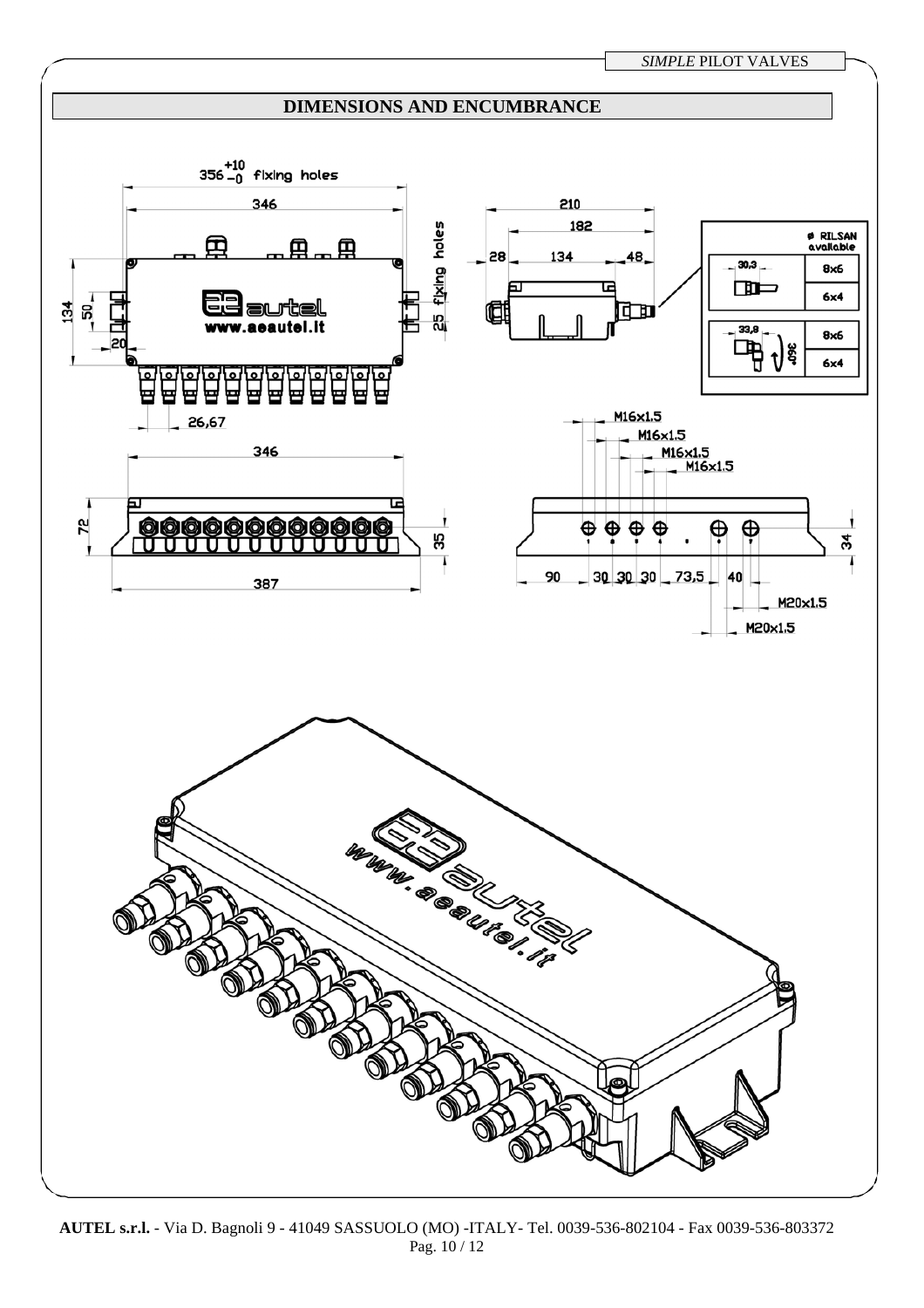## **ATEX VERSION**

The Simple Pilot Valves in *Atex* version is supplied with suitable cable glands *Atex* marked and it is certified in accordance with the European ATEX (94/9/EC) which means that has been designed and built to be used in environments that may occur in potentially explosive atmospheres due to dust or gas fuels.

The degree of protection used to prevent the dangers of the explosion is encoded in the CE-ATEX affixed on the box itself.

Of course, the importance of human being safety is essential and required by law that all persons involved (manufacturer of the device, the designer, installer, user, maintainer, etc.) are aware of obligations and comply with the procedures imposed.

In particular you must read this manual carefully and check that the characteristics specified by the manufacturer are adequate to the environmental characteristics in which the equipment will operate. It should read afterwards the instructions on the installation of the apparatus to its proper use during the operational life.

Each Simple Pilot Box is powered by Autel s.r.l delivered with a certificate of CE-ATEX, of this manual and a label in accordance with Directive 94/9/EC, which contains the ATEX marking.

The ATEX marking of this tool is:

## **Certification ATEX Zone 22 and 2 :**

$$
\mathbf{C} \in \mathbb{C}^{\sum_{\mathrm{II} \text{ } 3\mathrm{G} \text{ } \mathrm{Ex} \text{ } \mathrm{mD} \text{ } \mathrm{IP} 65 \text{ } \mathrm{A} 22 \text{ } \mathrm{T} 90^{\circ}\mathrm{C}}
$$

Simplifying we can say that this marking indicates that the instrument is expected to operate in environments in which an explosive atmosphere caused by dust ( $D = dust$ ) or gases ( $G = gas$ ) fuels that can occur rarely, and only for short time, during the operation (operation in the area 22 / Zone 2). The device is designed to provide a standard level of protection in terms of standard functioning (not considered failures). The method of protection used is "m" encapsulation.